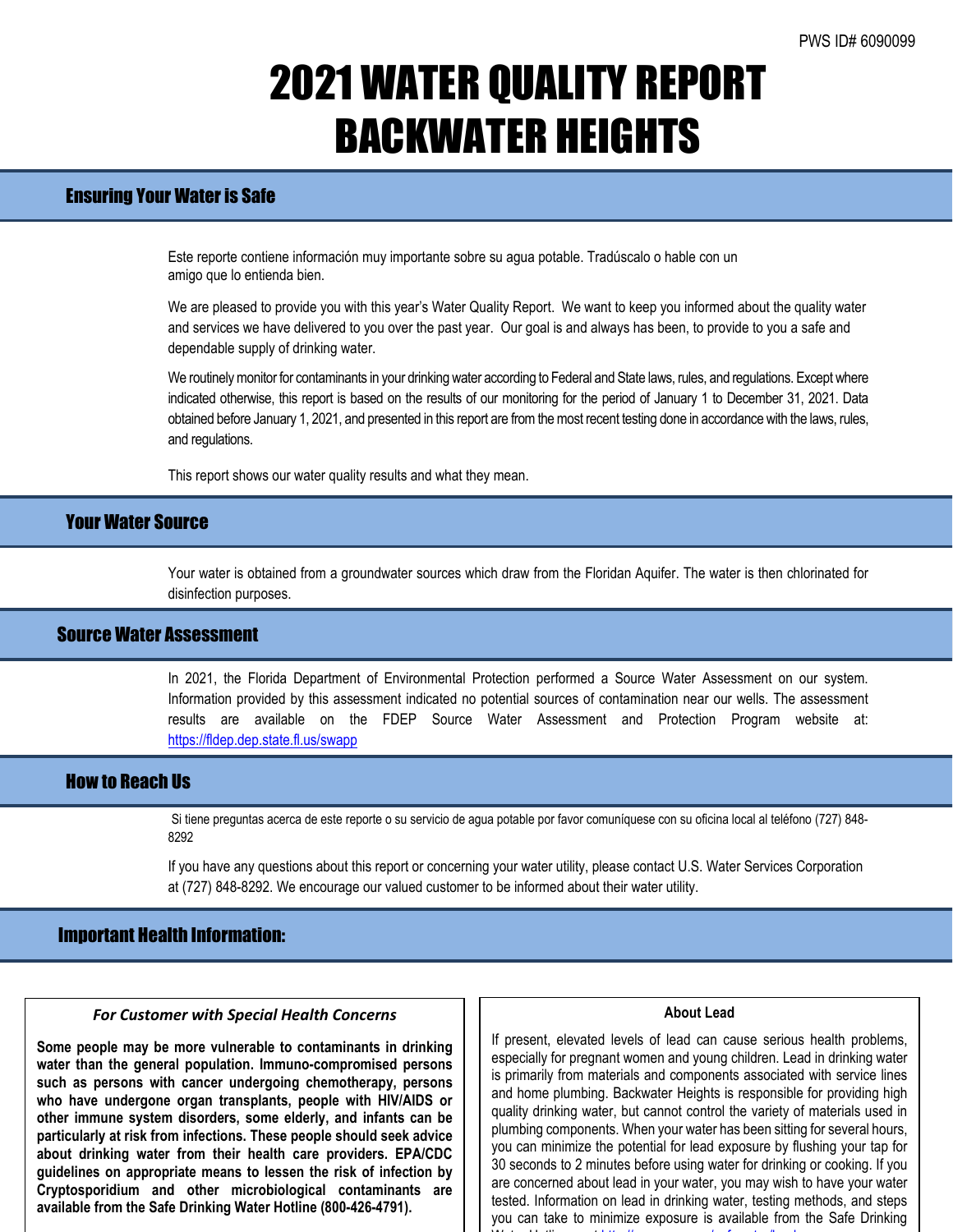# 2021 WATER QUALITY REPORT BACKWATER HEIGHTS

## About Your Drinking Water

### **ADDITIONAL HEALTH INFORMATION**

The sources of drinking water (both tap water and bottled water) include rivers, lakes, streams, ponds, reservoirs, springs, and wells. As water travels over the surface of the land or through the ground, it dissolves naturally occurring minerals and, in some cases, radioactive material, and can pick up substances resulting from the presence of animals or from human activity. Contaminants that may be present in source water include:

**(A) Microbial contaminants**, such as viruses and bacteria, which may come from sewage treatment plants, septic systems, agricultural livestock operations, and wildlife.

**(B) Inorganic contaminants**, such as salts and metals, which can be naturally occurring or result from urban stormwater runoff, industrial or domestic wastewater discharges, oil and gas production, mining, or farming.

**(C) Pesticides and herbicides**, which may come from a variety of sources such as agriculture, urban stormwater runoff, and residential uses.

**(D) Organic chemical contaminants**, including synthetic and volatile organic chemicals, which are by-products of industrial processes and petroleum production, and can also come from gas stations, urban stormwater runoff, and septic systems.

**(E) Radioactive contaminants**, which can be naturally occurring or be the result of oil and gas production and mining activities.

In order to ensure that tap water is safe to drink, the EPA prescribes regulations which limit the amount of certain contaminants in water provided by public water systems. The Food and Drug Administration (FDA) regulations establish limits for contaminants in bottled water which must provide the same protection for public health.

Drinking water, including bottled water, may reasonably be expected to contain at least small amounts of some contaminants. The presence of contaminants does not necessarily indicate that the water poses a health risk. More information about contaminants and potential health effects can be obtained by calling the **Environmental Protection Agency's Safe Drinking Water Hotline at 1-800-426-4791**.

### **HOW TO READ THE TABLE**

In the table accompanying this report you may find unfamiliar terms and abbreviations. The following definitions are provided to assist you with understanding the report.

#### **Important Definitions:**

- **Maximum Contaminant Level or MCL:** The highest level of a contaminant that is allowed in drinking water. MCLs are set as close to the MCLGs as feasible using the best available treatment technology.
- **Maximum Contaminant Level Goal or MCLG:** The level of a contaminant in drinking water bellow which there is no known or expected risk to health. MCLGs allow for a margin of safety.
- Action Level or AL: The concentration of a contaminant which, if exceeded, triggers treatment or other requirements that a water system must follow.
- **Maximum Residual Disinfectant Level or MRDL:** The highest level of a disinfectant allowed in drinking water. There is convincing evidence that addition of a disinfectant is necessary for control of microbial contaminants.
- **Maximum Residual Disinfectant Level Goal or MRDLG:** The level of a drinking water disinfectant below which there is no known or expected risk to health. MRDLGs do not reflect the benefits of the use of disinfectants to control microbial contaminants.
- **ND:** Means not detected and indicates that the substance was not found by laboratory analysis.
- **Parts per Billion (ppb) or Micrograms per Liter (μg/l):** One part by weight of analyte to 1 billion parts by weight of the water sample.
- **Parts per Million (ppm) or Milligrams per Liter (mg/l):** One part by weight of analyte to 1 million parts by weight of the water sample.
- **Picocurie per Liter (pCi/L):** Measure of the radioactivity in water.